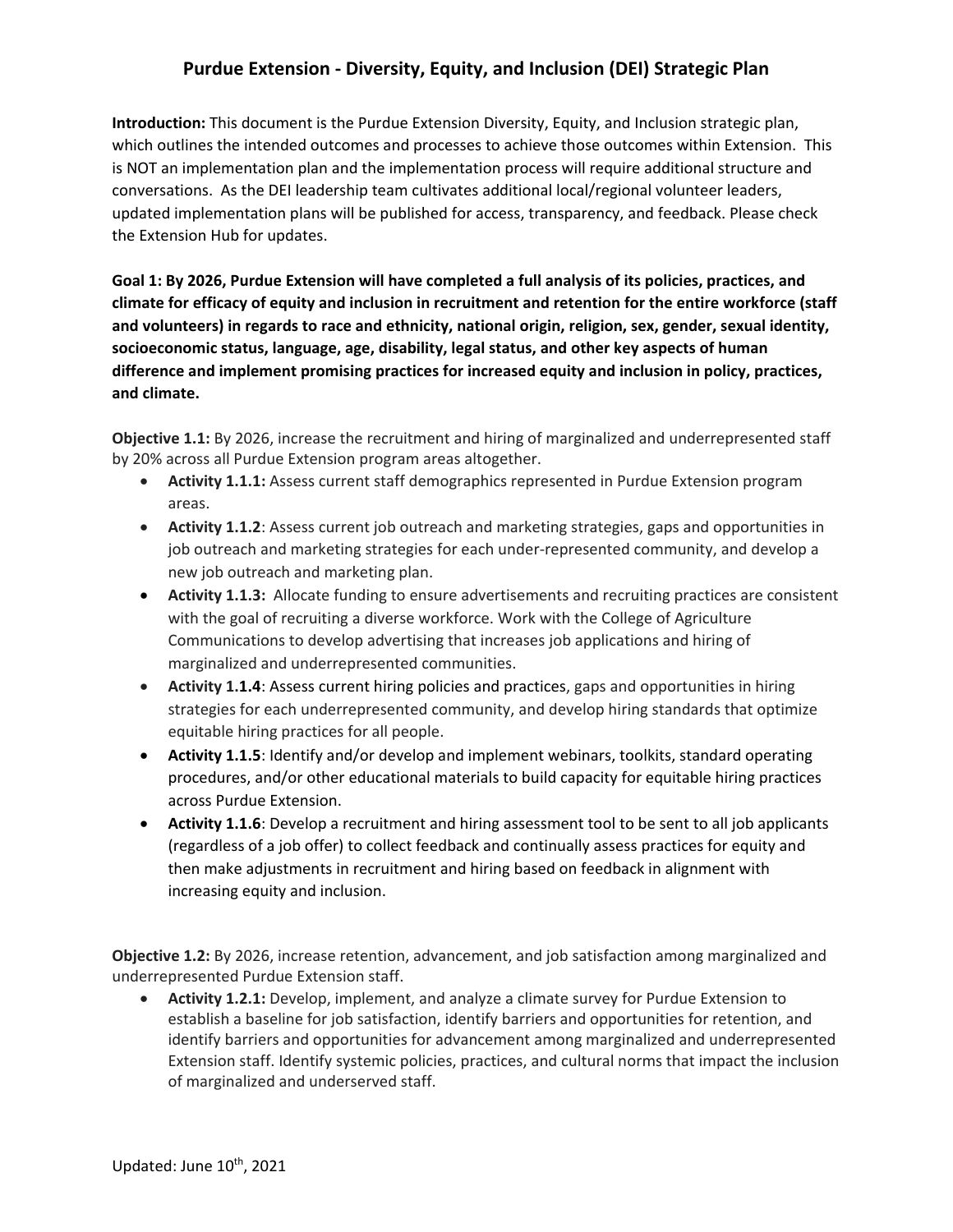- **Activity 1.2.2:** Utilize findings from the climate survey in conjunction with promising practices to develop or enhance initiatives that will minimize barriers to retention, advancement, and job satisfaction among marginalized and underrepresented staff.
- **Activity 1.2.3:** Engage leadership, faculty, and staff in professional development activities that address unconscious bias, intercultural competence, and other promising practices that advance equitable retention and advancement of a diverse workforce.
- **Activity 1.2.4:** Incorporate a feedback and assessment opportunity in the 360/performance review process to ensure leaders/supervisors can incorporate staff needs in their professional development goals.
- **Activity 1.2.5:** Develop an optional transformative accountability process to respond in a trauma-informed way to inequity, conflict, and harm within Extension.
- **Activity 1.2.6:** Review and update exit interviews to include collecting feedback about equity and inclusion in retention, advancement, and job satisfaction and demographic information about interviewees.

**Objective 1.3:** By 2026, increase the recruitment of marginalized and underrepresented volunteers by 20% across all Purdue Extension program areas, the Extension Board, and the Purdue Council for Agricultural Research Extension and Teaching (PCARET), and improve onboarding for all volunteers.

- **Activity 1.3.1:** Assess current volunteer demographics represented in Purdue Extension service areas.
- **Activity 1.3.2**: Assess current volunteer outreach and marketing strategies, gaps and opportunities in volunteer outreach and marketing strategies for each under-represented community, and develop a new volunteer outreach and marketing plan.
- **Activity 1.3.3**: Review and update all volunteer recruitment, orientation, and leadership development curricula, materials, and toolkits in all program areas in alignment with promising practices for equity and inclusion.
- **Activity 1.3.4**: Identify and/or develop webinars, toolkits, standard operating procedures, and/or other educational materials to build capacity of staff and volunteers to recruit diverse volunteers and develop and sustain relationships with marginalized and underrepresented communities.
- **Activity 1.3.5**: Develop an "exit" assessment tool to be sent to all volunteers upon leaving Extension programs to collect feedback and continually assess practices for equity.

**Objective 1.4:** By 2026, increase retention and role satisfaction among marginalized and underrepresented volunteers of Purdue Extension.

- **Activity 1.4.1:** Develop, implement, and analyze a climate survey for Purdue Extension to establish a baseline for role satisfaction and identify barriers and opportunities for retention, among marginalized and underrepresented Extension volunteers. Identify systemic policies, practices, and cultural norms that impact the participation of marginalized and underserved volunteers.
- **Activity 1.4.2:** Utilize findings from the climate survey in conjunction with promising practices to develop or enhance initiatives that will minimize barriers to retention and role satisfaction among marginalized and underrepresented volunteers.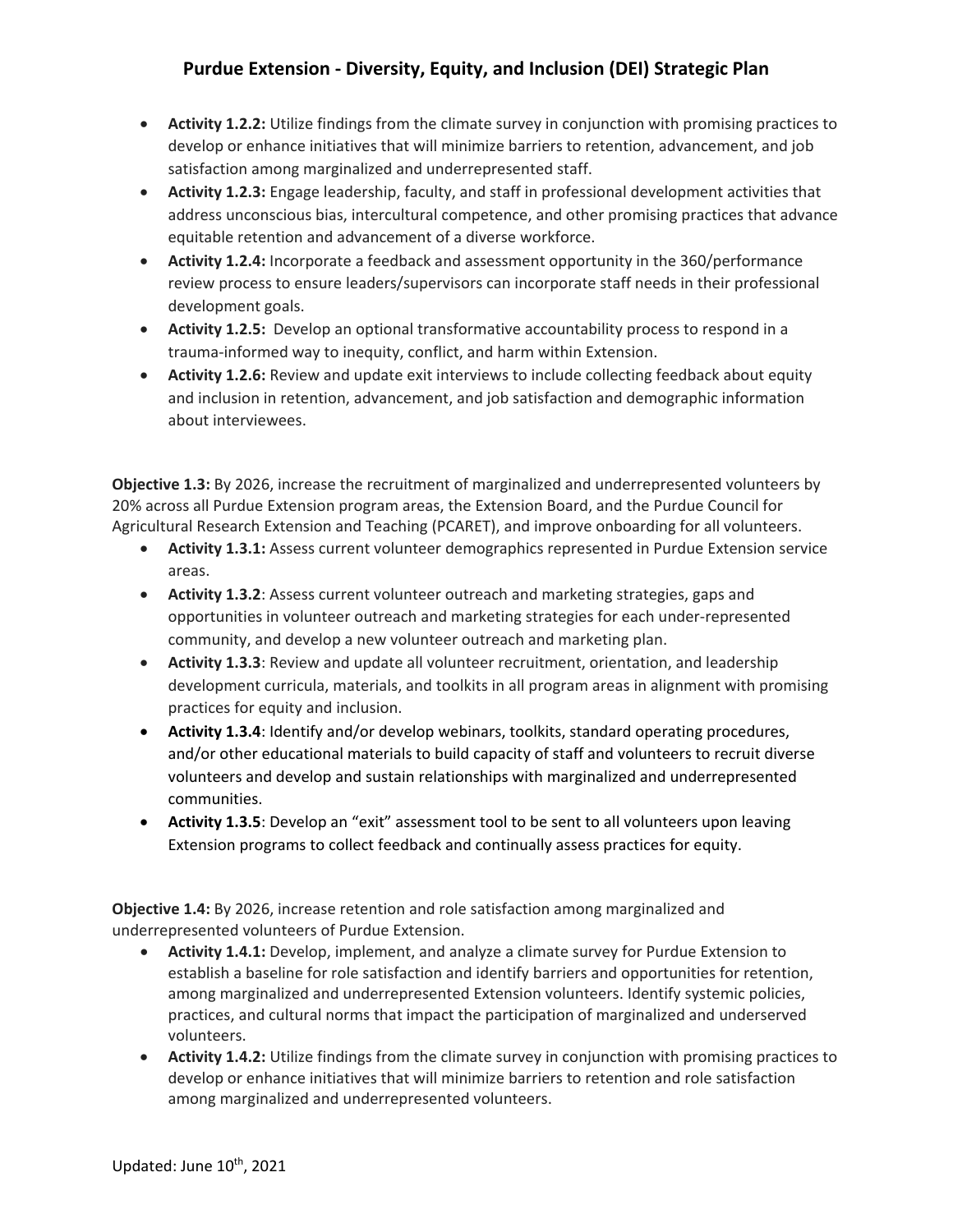Updated: June 10<sup>th</sup>, 2021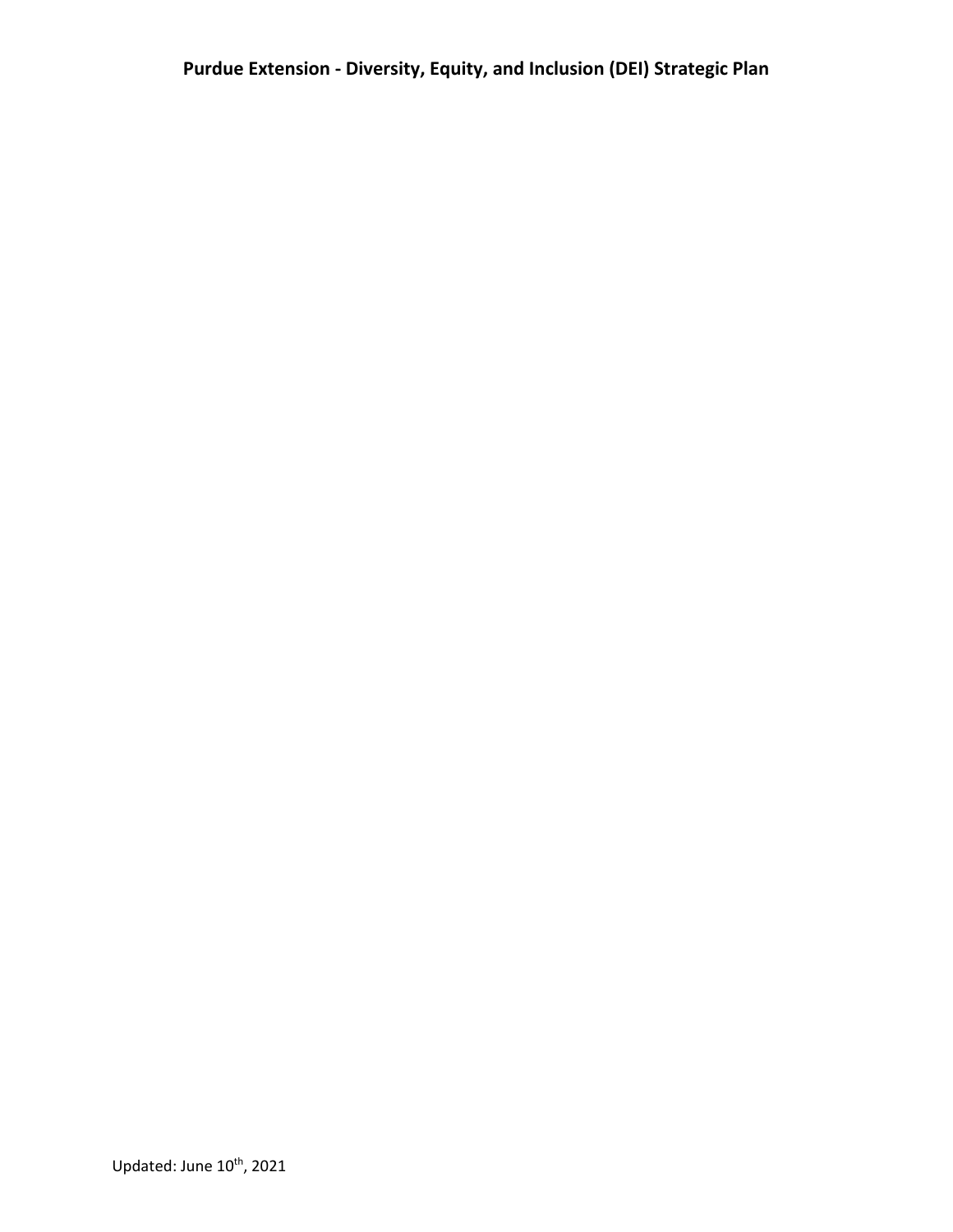#### **Goal 2: By 2026, Purdue Extension staff and volunteers are more culturally competent to serve the state of Indiana and beyond.**

**Objective 2.1:** Purdue Extension staff establish annual DEI professional development goals and engage in activities to build knowledge, attitudes, and skills related to cultural competency and working more effectively with marginalized people in their own community.

- **Activity 2.1.1:** All Extension staff complete a "baseline" IDI assessment within the first two years of the DEI Plan or their employment and additional IDI assessments over time.
- **Activity 2.1.2**: All Extension staff are educated about the Inclusive Excellence Continuum and understand their role in IEC implementation in their respective area of work.
- **Activity 2.1.3**: All Extension staff include at least 1 SMART inclusive excellence professional development goal in their annual performance goals/assessment to increase their understanding of and connection to marginalized people in their community.
- **Activity 2.1.4:** Trainings, seminars, and other professional development opportunities will be held each year for staff to enhance the knowledge, attitudes, and skills related to integrating equity and inclusion throughout their Extension work.
- **Activity 2.1.5:** Identify and/or develop infrastructure for feedback by volunteers and community partners for leaders/educators managing volunteers and building collaborative partnerships.
- **Activity 2.1.6:** Gather feedback from Extension leaders about needs and opportunities for integrating DEI into Extension efforts.

**Objective 2.2:** Purdue Extension will expand organizational infrastructure and national leadership and outreach in the areas of equity and inclusion.

- **Activity 2.2.1:** Purdue Extension will create at least one fulltime DEI specialist position, who is a full member of ELT, who will be responsible for coordinating the implementation and evaluation of the DEI plan.
- **Activity 2.2.2:** Each program area designates at least 2 specialists or fellows with specific subject matter expertise and programming in diversity, equity, and inclusion.
- **Activity 2.2.3:** Increase participation and presentation in national and regional Extension program area conferences and other capacity building initiatives to enhance the national impact of Purdue Extension in diversity, equity, and inclusion efforts.
- **Activity 2.2.4:** Enhance connections with national Extension DEI initiatives and leadership and offer compensation for leadership roles.

**Objective 2.3** Purdue Extension will provide diversity, equity, and inclusion training to volunteers annually and while onboarding.

- **Activity 2.3.1:** The DEI Task Force will support all program areas in reviewing and updating the Volunteer Orientation to incorporate promising practices related to equity and inclusion on an ongoing basis.
- **Activity 2.3.2:** The DEI Specialist, Task Force leaders, and subject matter experts will develop trainings and workshops specifically for volunteers to participate in annually.